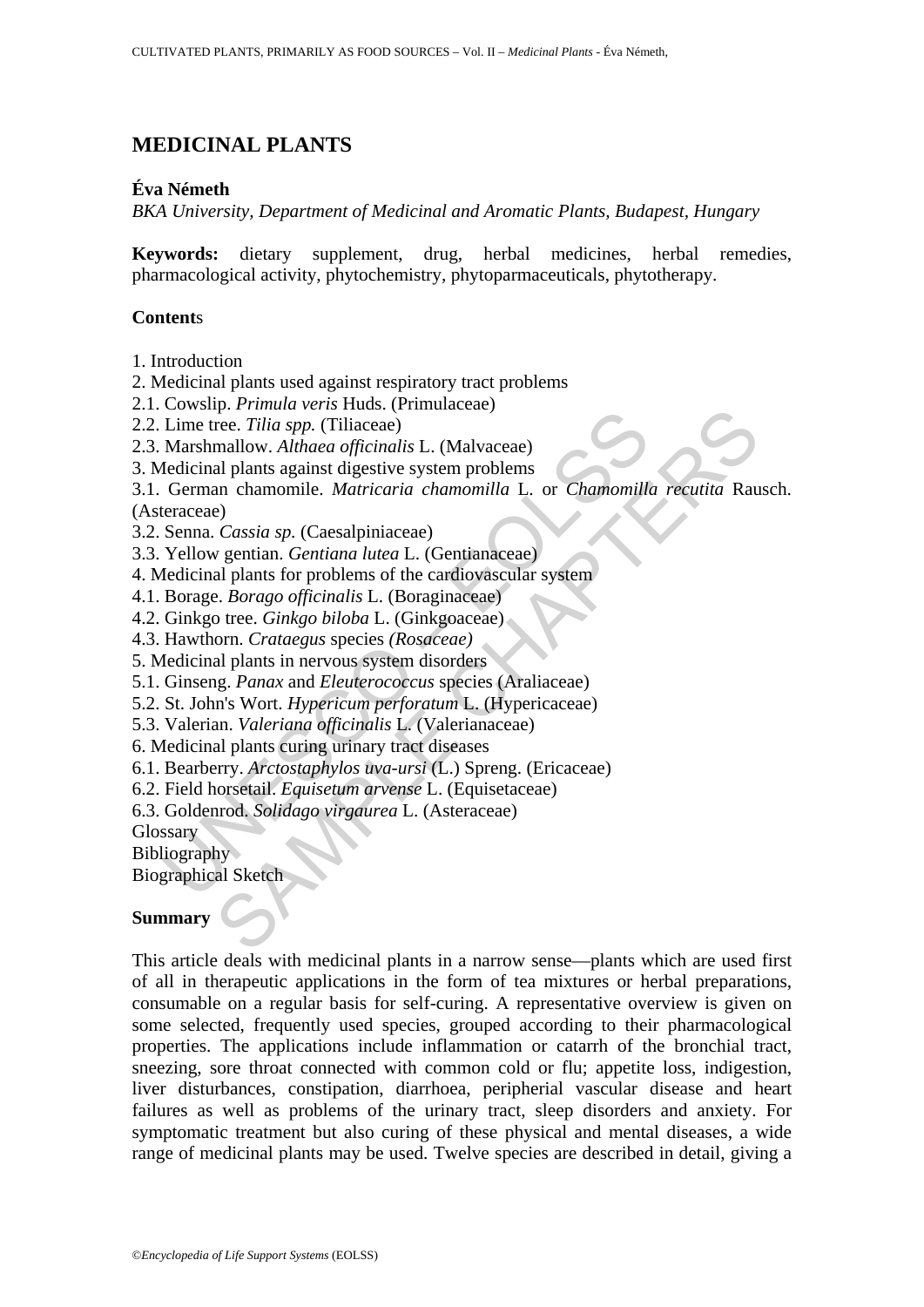short history, a botanical description, introduction to their ecological requirements, active materials of the utilized plant organs, areas and methods of consumption, as well as other types of utilization, and main aspects of cultivation.

### **1. Introduction**

Plant species often called "medicinal plants" include a very wide range of species. Many of them also have uses not connected to their pharmacological activity, e.g. as condiments or natural sources of aromas, dyes, or as ornamentals, etc. In this article we deal with medicinal plants in a narrow sense—with plants which are primarily used in therapeutic applications.

gdom, as with foodstuffs, etc., since prehistoric times. Written respread utilization of herbs in therapy from ancient empires, suc<br>pt, Babylon, Greece and Rome. Famous proofs are provided by t<br>d back to about 1550 B.C. Eg is with foodstuffs, etc., since prehistoric times. Written records confirm<br>
utilization of herbs in therapy from ancient empires, such as that of Cr<br>
utilization of herbs in therapy from ancient empires, such as that of Cr Curing with herbs has a long tradition. Curing agents have been taken from the plant kingdom, as with foodstuffs, etc., since prehistoric times. Written records confirm the widespread utilization of herbs in therapy from ancient empires, such as that of China, Egypt, Babylon, Greece and Rome. Famous proofs are provided by the scrolls of Ebers dated back to about 1550 B.C. Egypt, which mentions, for example, celandine, anise, poppy, henbane and several other herbs. The famous Greek Hypocrites knew and utilized more then 300 plants for their curing properties. In his book *Materia Medica*, several species, used even today as medicinal plants are mentioned: hawthorn, mustard, juniper, willow, etc. No less famous in later times was Galen in Rome, who developed "curing products" from plant parts, such as extracts, tinctures, powders, and infusions, which are known even today as "galenics".

In the Middle Ages, knowledge and utilization of herbs was a fundamental part of life, both in Arabic and Christian cultures, often bound with superstitions. In the sixteenth century, Paracelsus was the first to mention certain effective materials ("quinta essentia") in healing plants; his work provided the basis of the later phytochemistry. Progress in science contributed stepwise to the better understanding of the chemical background and physiological activity of substances obtained from plants and led to the present status of phytomedicines in the developed world.

Today, several traditional and modern therapies are based on medicinal plants and/or their products. Such plants play an important role in balneotherapy (curing baths made by adding medicinal herbs); in aromatherapy (physiological or psychical effects through breathing in essential oils) and also in homeopathy. None of these therapeutical directions can be considered to be plant utilization as food sources: in the first two cases the method of application excludes the possibility and, in the case of homeopathy, the usual dose is too small for the material to be regarded as food. In phytotherapy, however, medicinal plants are consumed in a way which merits more detailed discussion. In modern phytotherapy, the biological activity of plant-originated materials is confirmed; furthermore, a well proven connection exists between the dose of application and the elicited effect.

According to the EU definitions (Directives 65/65, 75/318, 75/319), herbal medicines should contain only plant-originated materials, either in the form of crude drug, powdered drug, extract, tincture, fatty or essential oils, or juice. The herbal medicines (also known as phytomedicines or phytopharmaceuticals) should be licensed and tested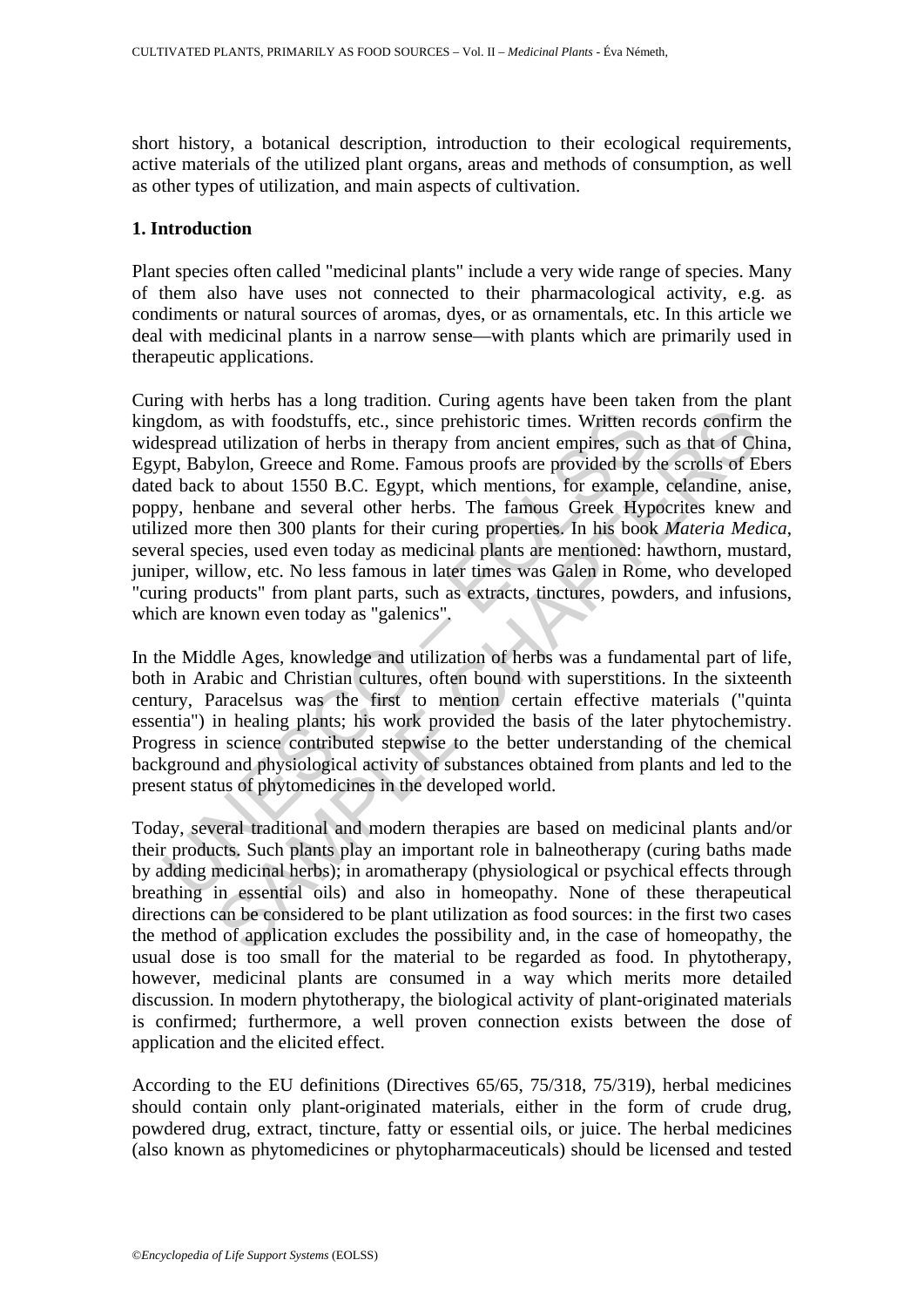to ensure therapeutical efficacy, quality and safety, as for other pharmaceuticals. Differences in regulation exist even among EU states, and also in other countries. In USA, the characteristic legislation procedure does not recognize the term 'herbal medicine', but dietary supplements (functional foods) of eventual therapeutic properties are marketed.

Recently, also in Europe, taking medicinal plants as foodstuff is going to arise in form of food additives, often called also "nutraceuticals", which refers to the double use of these preparations as foods and as curing or health maintaining agents.

About 2000 medicinal and aromatic plant taxa are used on a commercial basis in Europe. The number of species, ever utilized in any therapy in the world may exceed 20 000.

| has been grouped according to their pharmacological properties.<br>2. Medicinal plants used against respiratory tract problems |                        |                          |                                           |                                   |                                      |  |  |  |
|--------------------------------------------------------------------------------------------------------------------------------|------------------------|--------------------------|-------------------------------------------|-----------------------------------|--------------------------------------|--|--|--|
| <b>Latin name</b>                                                                                                              | <b>English</b><br>name | <b>Utilised</b><br>organ | <b>Main active</b><br>substances          | Main<br>pharmacological<br>effect | <b>Forms</b> of<br>application       |  |  |  |
| Althaea<br>officinalis L.                                                                                                      | marshmallow            | root, leaf               | mucilaginous<br>polysaccharides           | antitussive                       | cold water<br>extract, syrup         |  |  |  |
| Cetraria<br>islandica<br>Ach.                                                                                                  | liverwort              | lichen                   | mucilaginous<br>polysaccharides           | antitussive,<br>stomachicum       | decoction                            |  |  |  |
| Citrus<br>limonum<br>C. sinensis                                                                                               | lime<br>orange         | pericarp                 | essential oil                             | spasmolytic,<br>antiseptic        | essential oil<br>inhalation          |  |  |  |
| Datura<br>stramonium<br>L.                                                                                                     | thornapple             | leaf, fruit              | tropane<br>alkaloids                      | spasmolytic                       | industrial<br>preparations<br>(!)    |  |  |  |
| Eucalyptus<br>globulus                                                                                                         | eucalyptus             | leaf                     | essential oil                             | expectorant,<br>spasmolytic       | essential oil<br>inhalation          |  |  |  |
| Gypsophila<br>paniculata L.                                                                                                    | white<br>soapwort      | root                     | triterpene<br>saponine-<br>glycosides     | expectorant                       | decoction                            |  |  |  |
| Malva<br>sylvestris L.                                                                                                         | mallow                 | flower,<br>leaf          | mucilage,<br>anthocianidines              | antitussive                       | water extract                        |  |  |  |
| Marrubium<br>vulgare L.                                                                                                        | horehound              | flowering<br>shoot       | diterpenoid<br>lactone,<br>mucilages      | antitussive                       | decoction,<br>candy                  |  |  |  |
| Matricaria<br>chamomilla<br>L.                                                                                                 | chamomile              | flower                   | essential oil,<br>flavonoid<br>glycosides | broncholytic,<br>spasmolytic      | infusion,<br>extract,<br>inhalation  |  |  |  |
| Mentha x<br>piperita L.                                                                                                        | peppermint             | leaf,<br>shoot           | essential oil                             | broncholytic                      | infusion,<br>essential oil,<br>candy |  |  |  |
| Papaver                                                                                                                        | poppy                  | capsule                  | morphinane                                | antitussive                       | industrial                           |  |  |  |

### **2. Medicinal plants used against respiratory tract problems**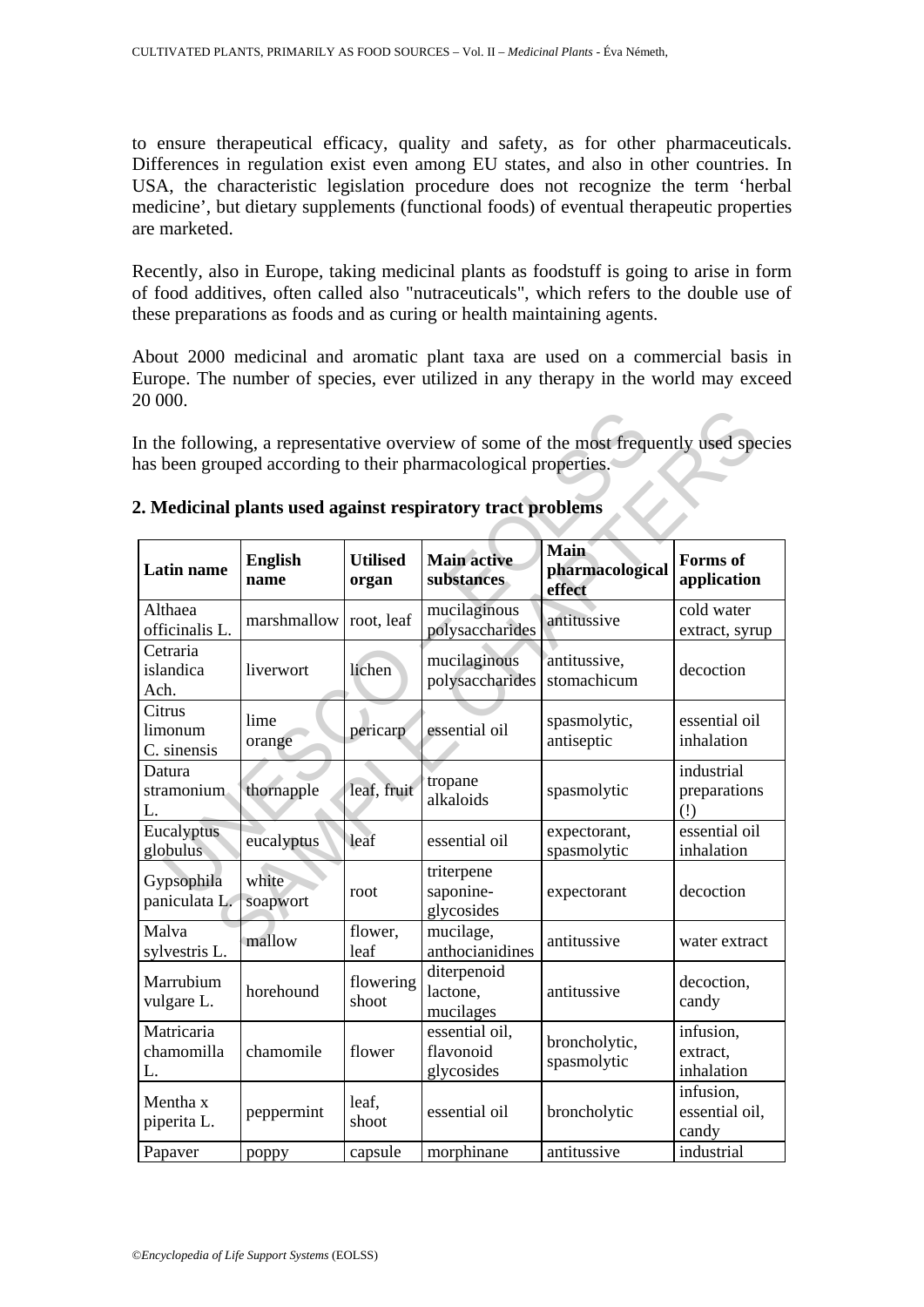| somniferum<br>L.                                                                                                                                                                                                                                                |           |                           | alkaloids<br>(codein)                      |                                           | preparations<br>(!)                                        |  |  |  |
|-----------------------------------------------------------------------------------------------------------------------------------------------------------------------------------------------------------------------------------------------------------------|-----------|---------------------------|--------------------------------------------|-------------------------------------------|------------------------------------------------------------|--|--|--|
| Pinus<br>silvestris L.                                                                                                                                                                                                                                          | pine      | shoot tip                 | essential oil                              | broncholytic                              | essential oil<br>inhalation                                |  |  |  |
| Plantago<br>lanceolata L.                                                                                                                                                                                                                                       | plantain  | leaf                      | mucilage,<br>iridoid<br>glycosides         | expectorant,<br>immunstimulant            | infusion,<br>extract, syrup                                |  |  |  |
| Primula<br>veris Huds.                                                                                                                                                                                                                                          | cowslip   | root, leaf                | triterpene<br>saponine-<br>glycosides      | expectorant                               | decoction,<br>tablets, syrup                               |  |  |  |
| Rosa canina<br>L.                                                                                                                                                                                                                                               | dog rose  | fruit                     | ascorbic acid                              | immunstimulant                            | cold water<br>extract                                      |  |  |  |
| Salvia<br>officinalis L.                                                                                                                                                                                                                                        | sage      | leaf                      | essential oil,<br>tannins                  | anti-<br>inflammatory,<br>adstringent     | alcoholic<br>extract,<br>infusion                          |  |  |  |
| Sambucus<br>nigra L.                                                                                                                                                                                                                                            | elder     | flower,<br>leaf,<br>berry | flavonoids,                                | diaphoretic,<br>antifever                 | infusion,<br>syrup, jam                                    |  |  |  |
| Saponaria<br>officinalis L.                                                                                                                                                                                                                                     | soapwort  | root                      | triterpene<br>saponine-<br>glycosides      | expectorant                               | decoction,<br>tablets                                      |  |  |  |
| Thymus<br>vulgaris L<br>Th.<br>serpyllum L.                                                                                                                                                                                                                     | thyme     | flowering<br>shoot        | essential oil,<br>tannins,<br>flavonoids   | expectorant,<br>broncholytic              | infusion,<br>alcoholic<br>extract                          |  |  |  |
| Tilia cordata<br>Mill.<br>T.<br>platyphyllos<br>Scop.                                                                                                                                                                                                           | lime      | flower                    | flavonoids,<br>essential oil,<br>mucilages | diaphoretic,<br>antifever,<br>antitussive | infusion                                                   |  |  |  |
| Tussilago<br>farfara L.                                                                                                                                                                                                                                         | coltsfoot | leaf                      | mucilaginous<br>polysaccharides            | antitussive                               | industrial<br>preparations<br>$\left( \frac{1}{2} \right)$ |  |  |  |
| Verbascum<br>phlomoides                                                                                                                                                                                                                                         | mullein   | petal                     | mucilaginous<br>polysaccharides            | expectorant                               | decoction,<br>extracts                                     |  |  |  |
| Table 1. Selected medicinal plants used against respiratory tract problems<br>inflammation of different parts of the respiratory tract often occurs as a consequence of<br>nfections or allergens. In a first stage catarrh of the upper respiratory tract nasa |           |                           |                                            |                                           |                                                            |  |  |  |

Table 1. Selected medicinal plants used against respiratory tract problems

Inflammation of different parts of the respiratory tract often occurs as a consequence of infections or allergens. In a first stage catarrh of the upper respiratory tract, nasal congestion, sneezing, dry and sore throat may appear—the usual symptoms of common cold and flu. The treatment of these complaints is rather symptomatic; curative remedies are hardly known. In prevention of infections however, herbs containing vitamins or immunostimulant agents may have a significant role (see later).

For easing breathing and decreasing nasal secretion, essential oils or infusions of medicinal plants containing essential oils are of benefit. The essential oils also act as antiseptic agents. The most often used essential oils are those of mint species, eucalyptus and *Citrus* species**.**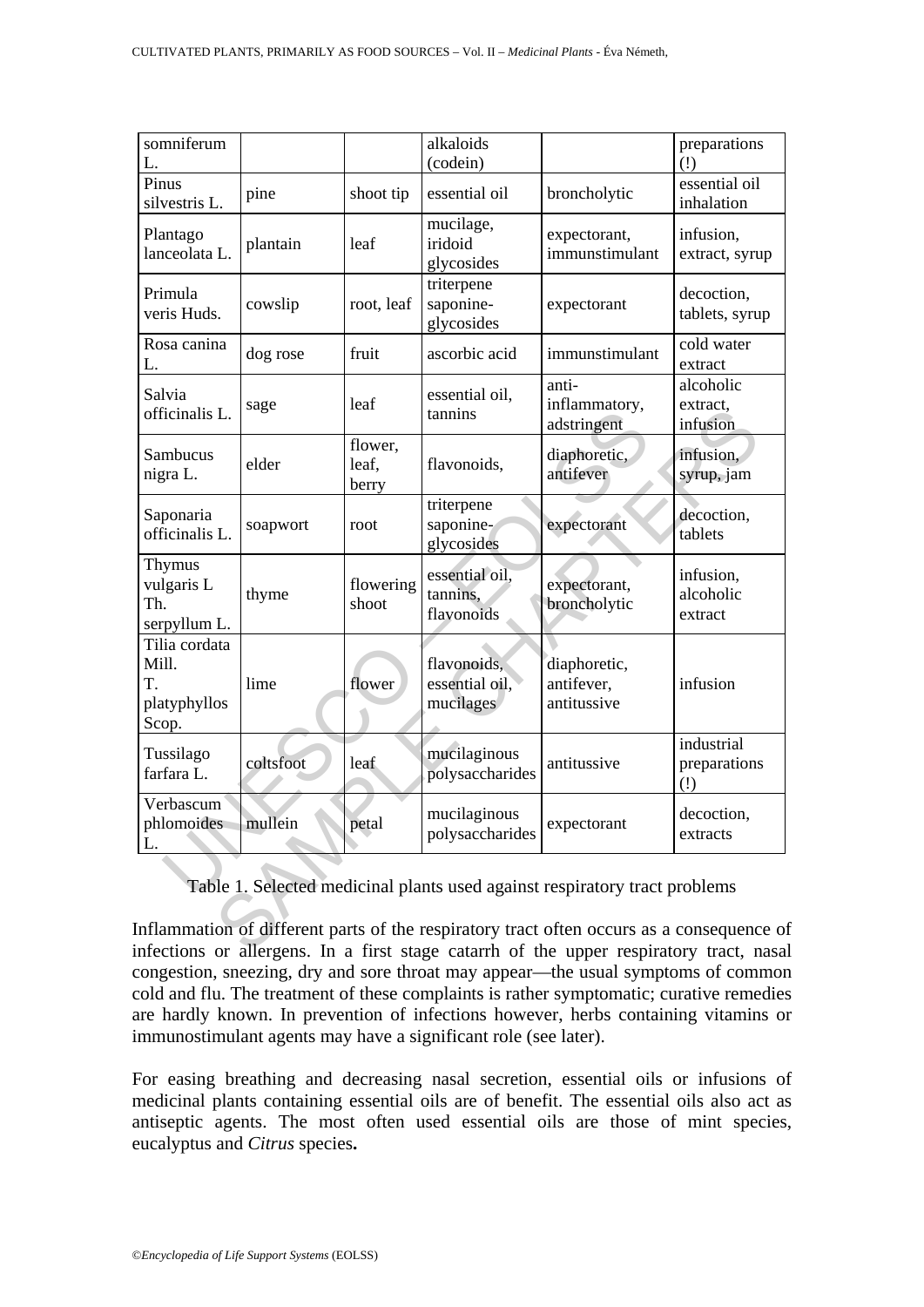Sore throat and pharyngitis are considered to be the next stage of respiratory tract diseases. Herbs of adstringent properties, containing tannins or catechines are the most suitable to help in this stage. Drugs containing essential oils increase the efficacy through their anti-inflammatory and bacteriostatic properties. Some of the most often used herbs for this purpose are sage and lime species.

Catarrh of the bronchial tract causes cough as a well-known unpleasant and often longlasting symptom. Dry cough may be relieved, by reducing irritability of the central nervous system, using antitussive drugs, such as codein-derivatives or those containing tropane-alkaloids, like members of the *Solanaceae* family. For supporting treatment, herbs containing mucilages are appropriate (marshmallow, mullein). Prolonged irritation of the bronchioles results in increased secretion and viscosity of mucoproteins. In this case, cough may be treated by expectorants. They contain mostly saponins (cowslip) essential oils (thyme species) or other terpenoid compounds (horehound).

## **2.1. Cowslip.** *Primula veris* **Huds. (Primulaceae)**

Cowslip is one of the most widespread of several *Primula* species that are used for therapeutic purposes. Many other taxa are important decorative pot plants. Cowslip grows in the temperate climate zone of Europe, in grassland, forests, and hedge sides; it prefers calcareous soil and medium precipitation.

In early spring it develops a leaf rosette, followed by a flowering stem in April. The leaves are oval-elongated, wrinkled, and lanceolate; yellow flowers develop as a crown at the top of a 15 to 25 cm long stalk.

his case, cough may be treated by expectorants. They contains<br>
wslip) essential oils (thyme species) or other terpenoid compounds<br> **Cowslip.** *Primula veris* Huds. (Primulaceae)<br>
subsip is one of the most widespread of sev ie, cough may be treated by expectorants. They contain mostly sapossential oils (thyme species) or other terpenoid compounds (horehound), **ip.** *Primula veris* Huds. (Primulaceae) one of the most widespread of several *Pri* The main pharmacologically active ingredients are triterpene-saponins, up to 8% in the rhizome and somewhat lower content in the above-ground organs. Important ingredients are also phenolic-glycosides (flavonoids), especially in the leaves. There are also essential oils and a little ascorbic acid. The saponins are mainly responsible for the expectorant effect of the drugs, reducing the surface tension of the secretions in the bronchioles, and facilitating their separation and removal by coughing.

There is abundant data about utilization of cowslip from ancient times. Young leaves were eaten as salad, and flowers were applied to give fragrance to liqueurs and wines. A certain sedative effect was also attributed to this beverages, but this is not considered as proven today. Recently, the drugs, the root and rhizome, leaf and flower (according to the pharmaceutical nomenclature *Primulae radix et rhizoma, P. folium, P. flos*) have been used as constituents of tea mixtures. They are prepared as infusions or are processed in form of herbal medicines (granulates, capsules, syrup).

For therapeutic purposes, cowslip is collected from the wild, i.e. from its natural and semi-natural habitats. It is important, therefore, to be aware of the current status of the species in the region and its legal protection, as well as that of related species, with which it is easily confused. Roots are harvested in autumn or in early spring; leaves thorough the year, and flowers in spring. The petals may be collected with or without calyces (according to the pharmaceutical nomenclature *flos cum or sine calycibus*).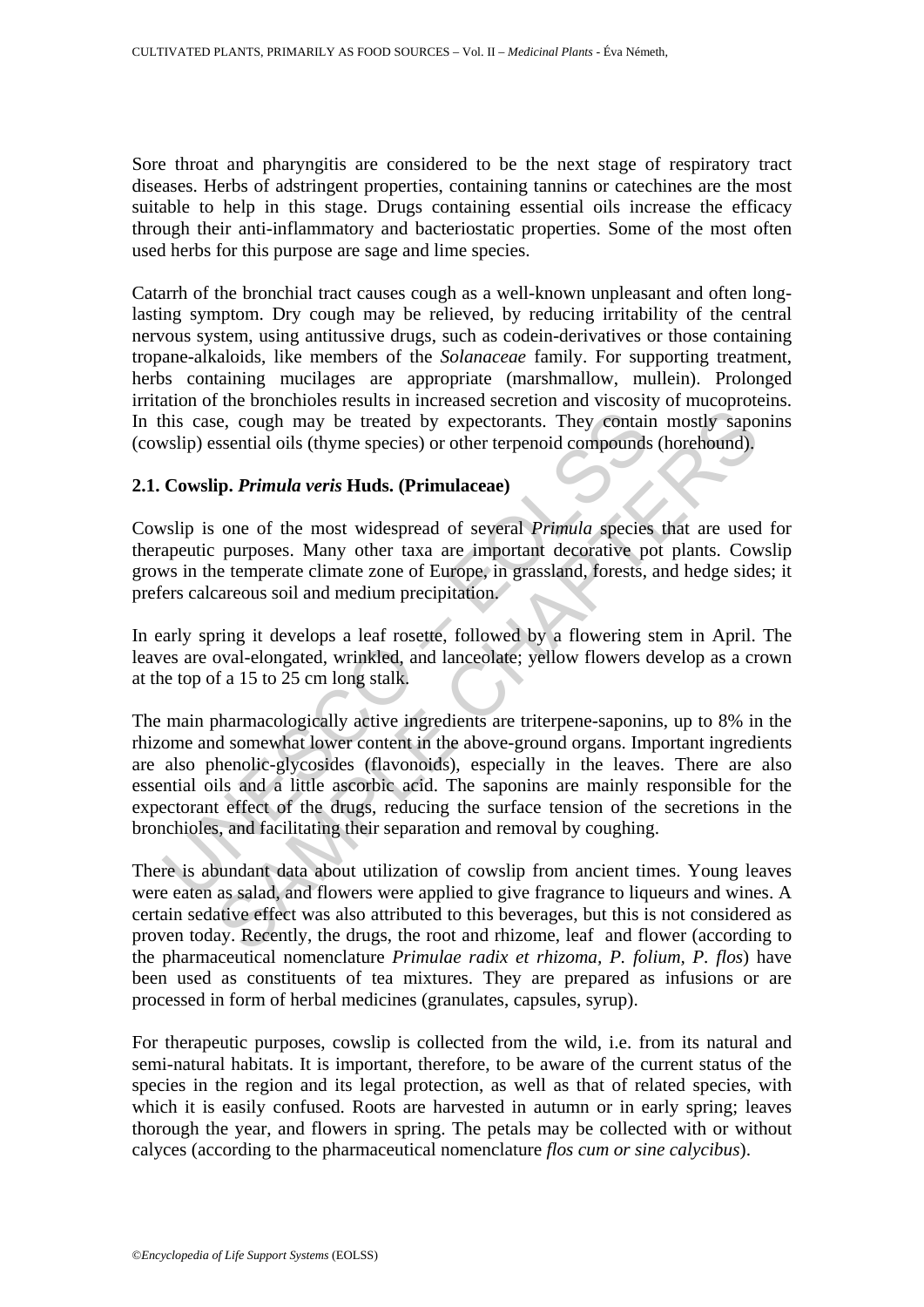# **2.2. Lime tree.** *Tilia spp.* **(Tiliaceae)**

Lime trees are best known for their delicious fragrance, when in flower during June. Several species are known to grow wild in different woodland habitats, in warm and in temperate zones, and, a few artificial hybrids and cultivars have been selected and propagated as park, avenue or garden trees. As medicinal plants, first of all small-leaved lime, *Tilia cordata* Mill., and large-leaved lime *T. platyphyllos* Scop., as well as their hybrids, are of importance. The former grows in mixed forests, in warm, moderately dry places, in calcareous soils. Large-leaved lime prefers cooler habitats, north-facing slopes of hills or higher altitudes, and wet soils.

Lime species are tall, deciduous trees. Their leaves are obliquely heart-shaped, often with hairs on the underside. In the case of *T. cordata* the hairs are brownish-red, and in *T. platyphyllos*, they are white. The flowers are yellowish-white, hanging in bunches on slender stalks, and the fruits are brownish, small, and globular.

Lime flowers accumulate many useful active ingredients: mucilages, tannins, flavonoidglycosides (quercetin, kaempferol), phenolic acids, and essential oil (main component farnesol), all of which are supposed to act in synergism.

These species are utilized for several purposes. The wood is used for furniture, boards, and packing cases; charcoal is produced, because it is strong but light, and supposedly seldom attacked by woodworm.

In a hairs on the underside. In the case of *T. cordata* the hairs are bratyphyllos, they are white. The flowers are yellowish-white, hanger stalks, and the fruits are brownish, small, and globular. E flowers accumulate m not the underside. In the case of *T. cordata* the hairs are brownish-red, and those, they are white. The flowers are yellowish-white, hanging in bunchests, and the fruits are brownish-red, that, and the fruits are brownis Lime honey from the flowers is widely known and consumed; in some countries it is regarded as the best flavoured and most valuable. For therapeutic purposes the flowers (*Tiliae flos*) are utilized, especially for treatment of cold, flu, coughing and other symptoms. The diaphoretic effect is useful in treating feverish conditions, however in the case of heart disease the application of its drug is contra-indicated.

 For coughs, consumption of lime tea or tea mixture is advised in the form of infusion, several times a day.

Lime flowers are collected from wild populations or individual planted trees, but it is not cultivated especially for drug production. Collection is optimal at the beginning of flowering; the flowers are cut with their bracts. Special care should be taken not to harm the trees.

# **2.3. Marshmallow.** *Althaea officinalis* **L. (Malvaceae)**

Several members of this large family are used for different purposes, e.g. foodstuffs, ornamentals, fibre, and therapeutic agents. Marshmallow is indigenous in Europe; it grows in brackish coastal marshes, damp meadows, and river banks. It prefers deep, wet soils, and a temperate climate. For medicinal purposes it is regularly cultivated on a small scale in central and eastern Europe.

It is a perennial herb, 80 to 120 cm in height. The leaves are shortly petioled, ovatecordate, entire or three to five lobed. They are covered by dense stellate hairs. The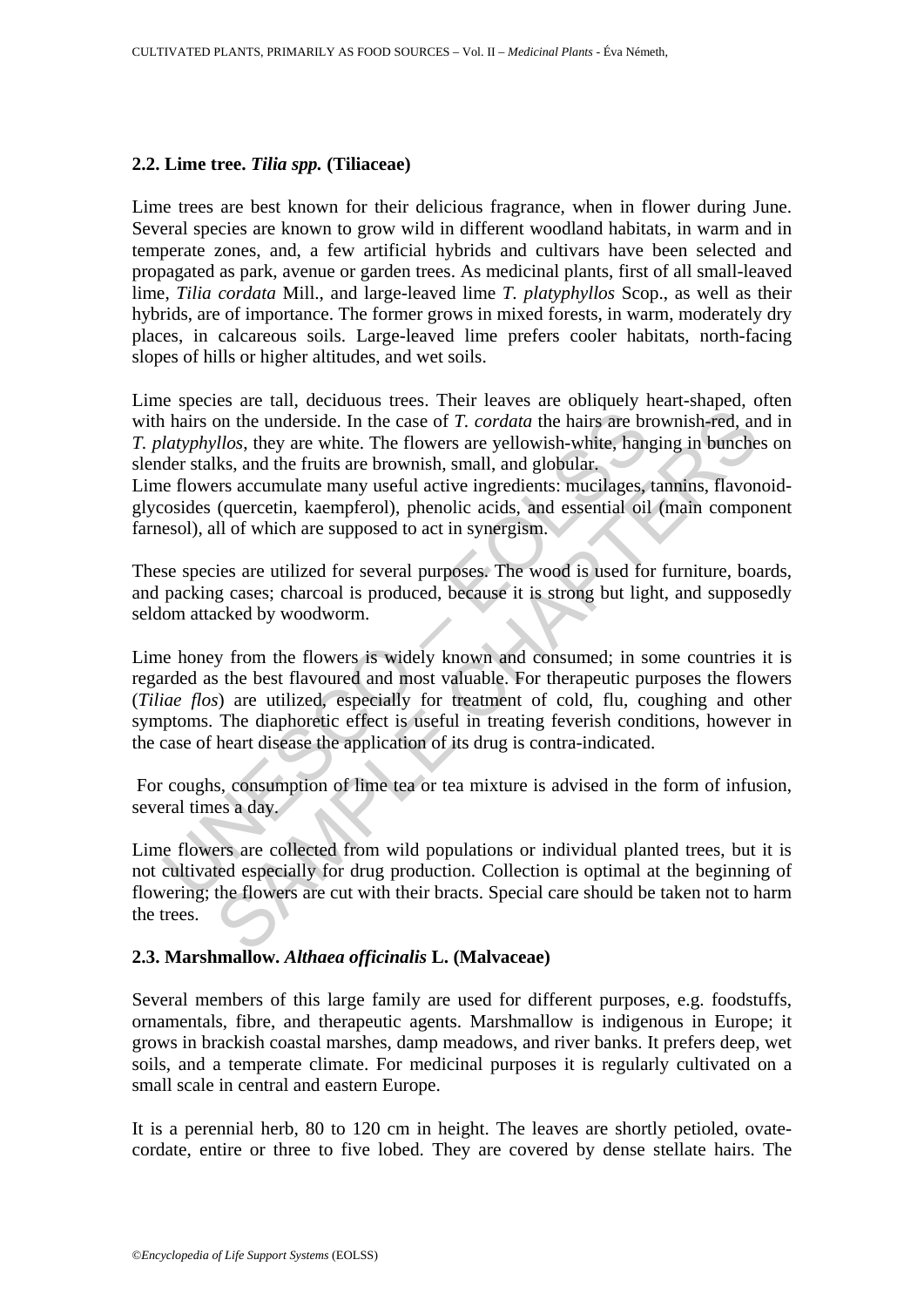flowers open from July to September, the petals are white, and the stamens are united into a tube. The fruits are flat and round, and are popularly called "mallow cheese".

The main active substances are mucilages, accumulating to 10 to 20% in the root and somewhat lessr in the green parts. Mucilages—if consumed with water—form a protective layer over the mucous membrane of the respiratory tract, preventing mechanical irritation of the receptors of the cough reflex. The plant also contains starch, pectin, sugar, and essential oil.

Records from the Middle Ages prove that the plant has been used as food by the Egyptians, Greeks, Armenians and Africans. Mallow roots were consumed boiled or fried, especially by poor people, and mallow was also used as a fodder plant. At the same time, it played a role in traditional medicine, as an anti-inflammatory agent. Hypocrites was reputedly the first to suggest its use for healing wounds. Almost each of its dried organs can be utilized as medicinal drugs: roots (*Althaeae radix*), leaves (*A. folium*), flowers (*A. flos*). The roots should be stripped of the brown outer corky layer, and is marketed as nice white cubes. Today, it is used against cough (antitussive, demulcent) as a decoction, in tea-mixtures, and sometimes as herbal medicine.



Figure 1. *Althaea officinalis* (Photo: Bernáth, J.)